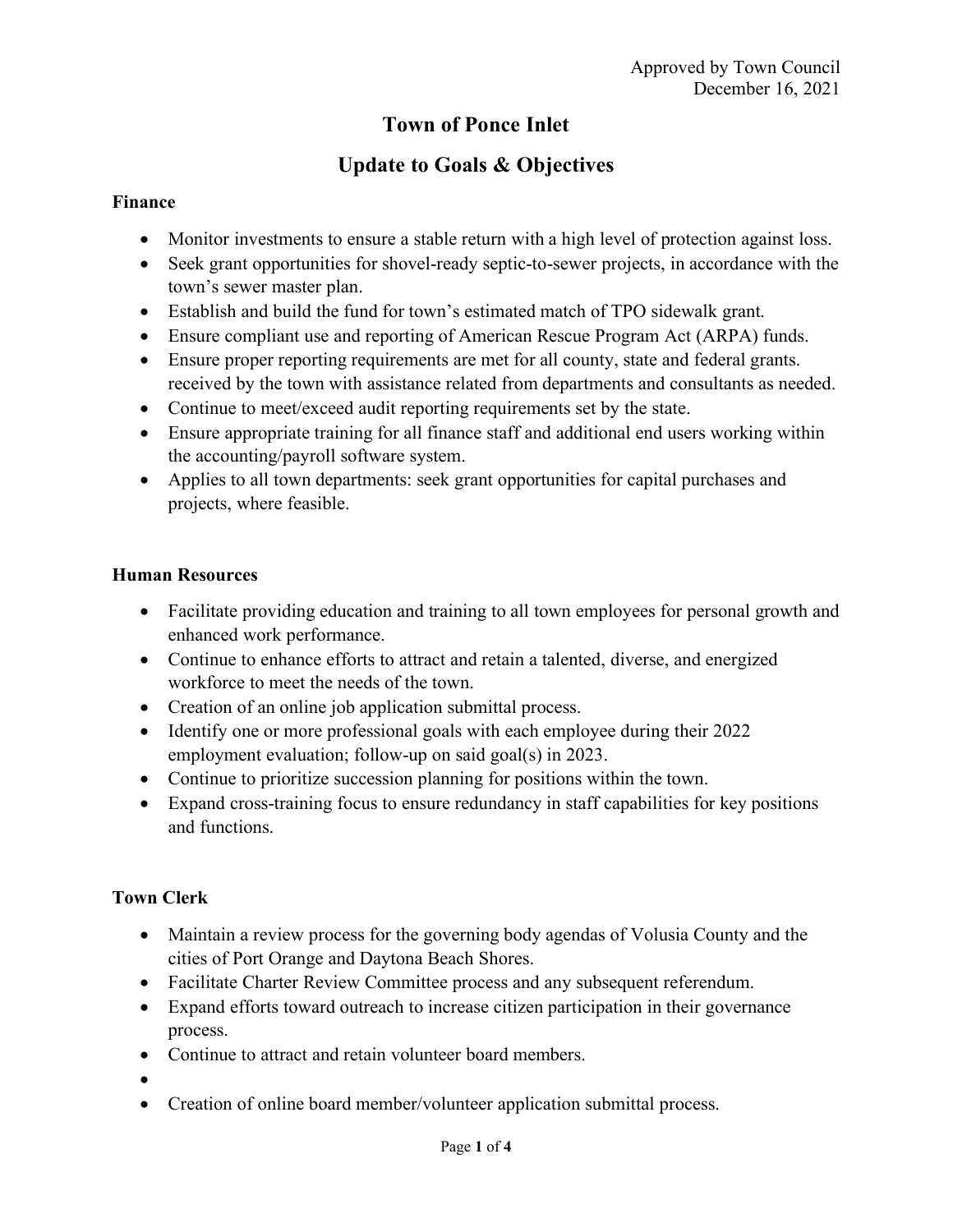#### **Information Technology**

- Maintain and enhance the town's network systems to ensure reliability.
- Prioritize end-user training for the security of the town's network systems.
- Continue computer replacement program, with adjustments based upon position needs.
- Maintain & enhance technology as needed town-wide for organizational efficiency.
- Ensure an understanding of the interconnectivity and function of the town's primary software systems (e.g., Tyler, InCode, & Energov) for enhanced vendor accountability and to ensure software is performing to published standards.
- Serve as liaison and advocate for all town departments in dealing with software and IT hardware vendors.
- Modernization of town's phone system.
- Increase in bandwidth and redundancy of internet and data connectivity.
- Expand the use of security cameras on town properties.

#### **Cultural Services**

- Continue to review the town's parks for maintenance and potential improvements.
- Continue to provide a variety of historical and recreational opportunities for residents.
- Continue to provide children's holiday events for added enjoyment of the seasons.
- Replace rip-rap revetment at Elber's Sunset Park.
- Propose layout / parking definition improvements to Elber's Sunset Park.
- Construct shade structure improvements at pickleball courts.
- Propose exterior improvements to restroom facility at Davies Lighthouse Park.
- Seek a more durable option to replace photographs within markers of the historic north and south turn monuments.
- Explore opportunities for beautification improvements in our community.
- Enhance efforts to attract residents to serve as volunteers for various town events.

## **Fire**

- Continue to participate in the Volusia County patient transport program, working in collaboration to monitor and make improvements to the program.
- Pursue fire department accreditation (re-commitment of previous goal).
- Review safety programs offered by department for potential enhancements.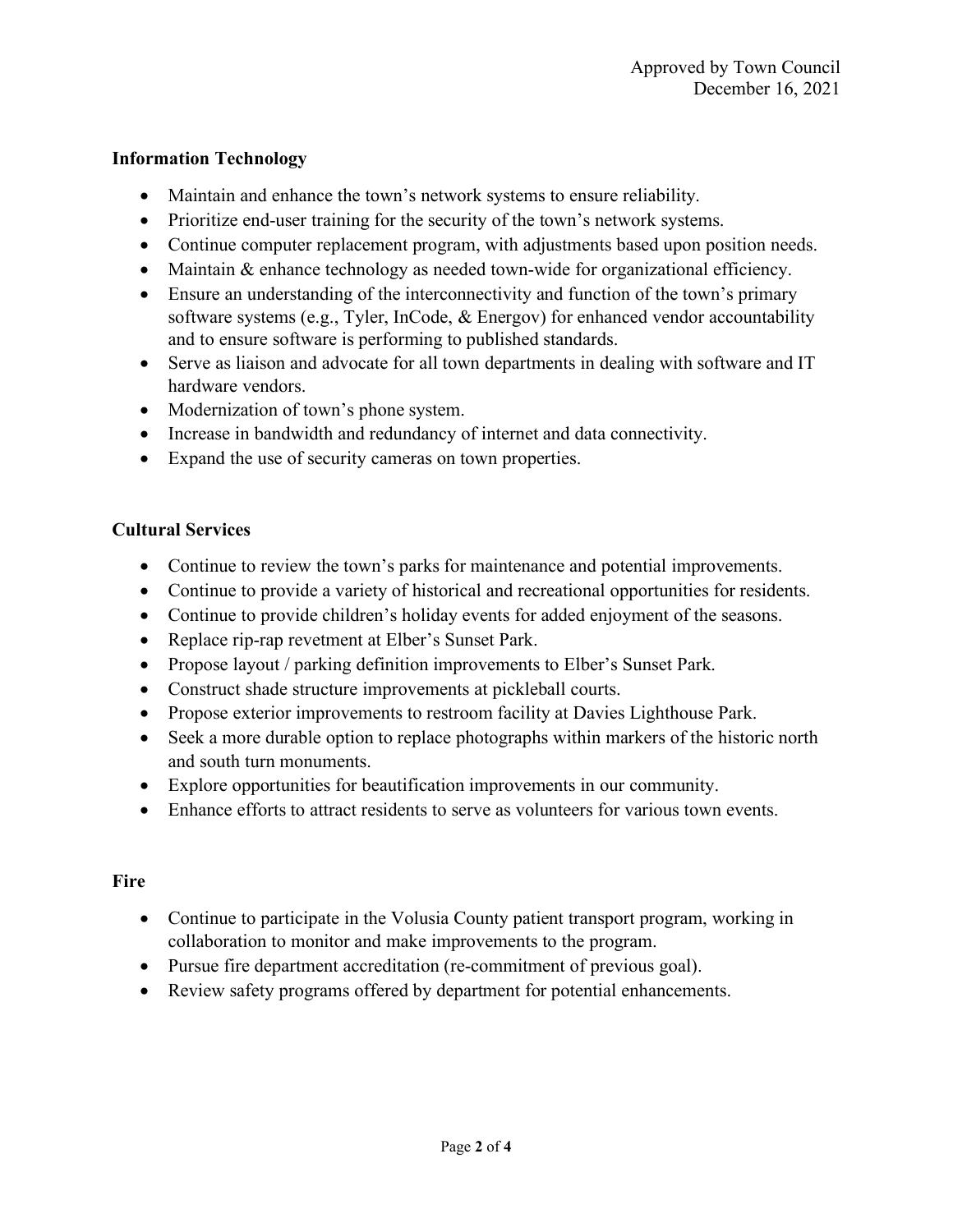**Police**

- Maintain department accreditation status.
- Continue  $&$  expand community policing activities to increase interactions with residents and businesses.
- Continue a seasonal enforcement focus toward saw palmetto harvesting trespassers.
- Evaluate initiating a marine unit component.
- Increase police reporting of code enforcement violations occurring after-hours.
- Work with Volusia County for intersection safety improvement proposals at Harbor Village Boulevard (both for Atlantic & Peninsula).

#### **Public Works**

- Create a tree replenishment plan for town properties.
- Enhance maintenance for town properties, to include building, parks, sidewalks, roads, & right-of-way maintenance.
- Comply with stormwater planning requirements, as established by House Bill 53.
- Ensure the town's utility infrastructure receives properly scheduled maintenance, with emergencies promptly addressed and customers appropriately notified.
- Maintain an inventory and pursue removal of all vacated utility poles in the town.
- Replace 2 retention walls at Tina Marie Drive.
- Repair/replace staircase between town hall & police department.
- Explore the feasibility of expansion/sneeze guard placement at town council dais for consideration.

## **Planning & Development**

#### Code Enforcement

- Expand enforcement efforts on illegal short-term rentals: creation of a new rental housing inspection officer position, requiring new office space, vehicle, and equipment.
- Explore ways to increase efficiency of all code enforcement operations.
- Ensure that all information received on rental applications is necessary and then verified for accuracy.
- Prepare rental property inspection ordinance and corresponding fee resolution update.
- Implement online application and payment process for annual rental permits.